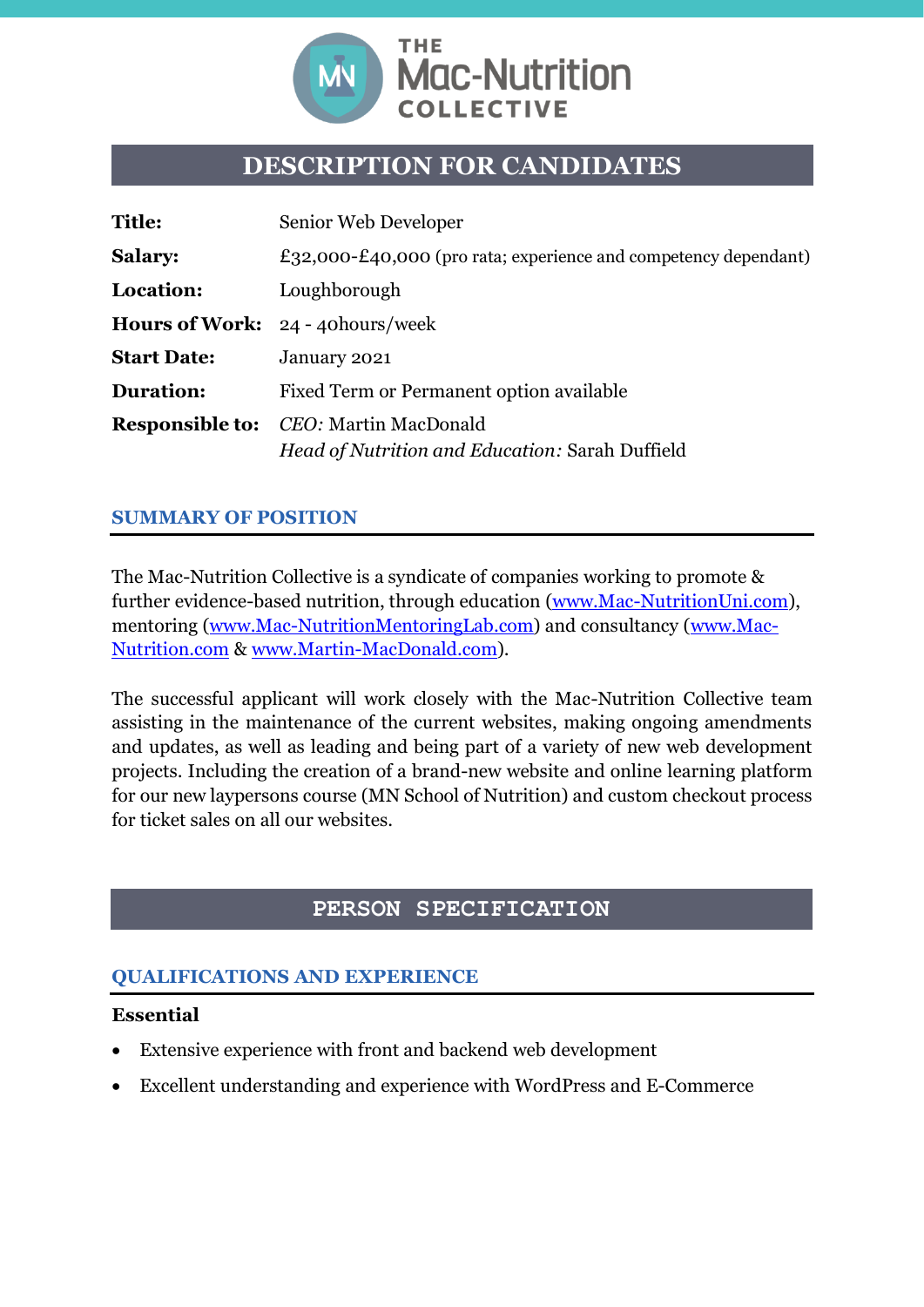

# **Desirable**

- Some experience using Zapier to automate processes
- Experience of wireframing for websites
- Experience with user interface and user experience

# **KNOWLEDGE**

#### **Essential**

- PHP & MySQL knowledge
- Proficient in all stages of web development
- API layer understanding
- A grounded understanding of Javascript, HTML, CSS and jQuery

# **Desirable**

- Experience with educational platforms/servers such as Moodle
- Understanding of SEO and the rules when building Google-friendly websites

# **ESSENTIAL SKILLS AND ABILITIES**

#### **Essential**

- Ability to prioritise own workload, and balance conflicting demands and tight deadlines
- Excellent problem-solving and decision making skills
- Ability to communicate fluently, in English
- Ability to communicate complex information effectively to allow the Mac-Nutrition team to make informed decisions about online platforms
- Versatile and collaborative